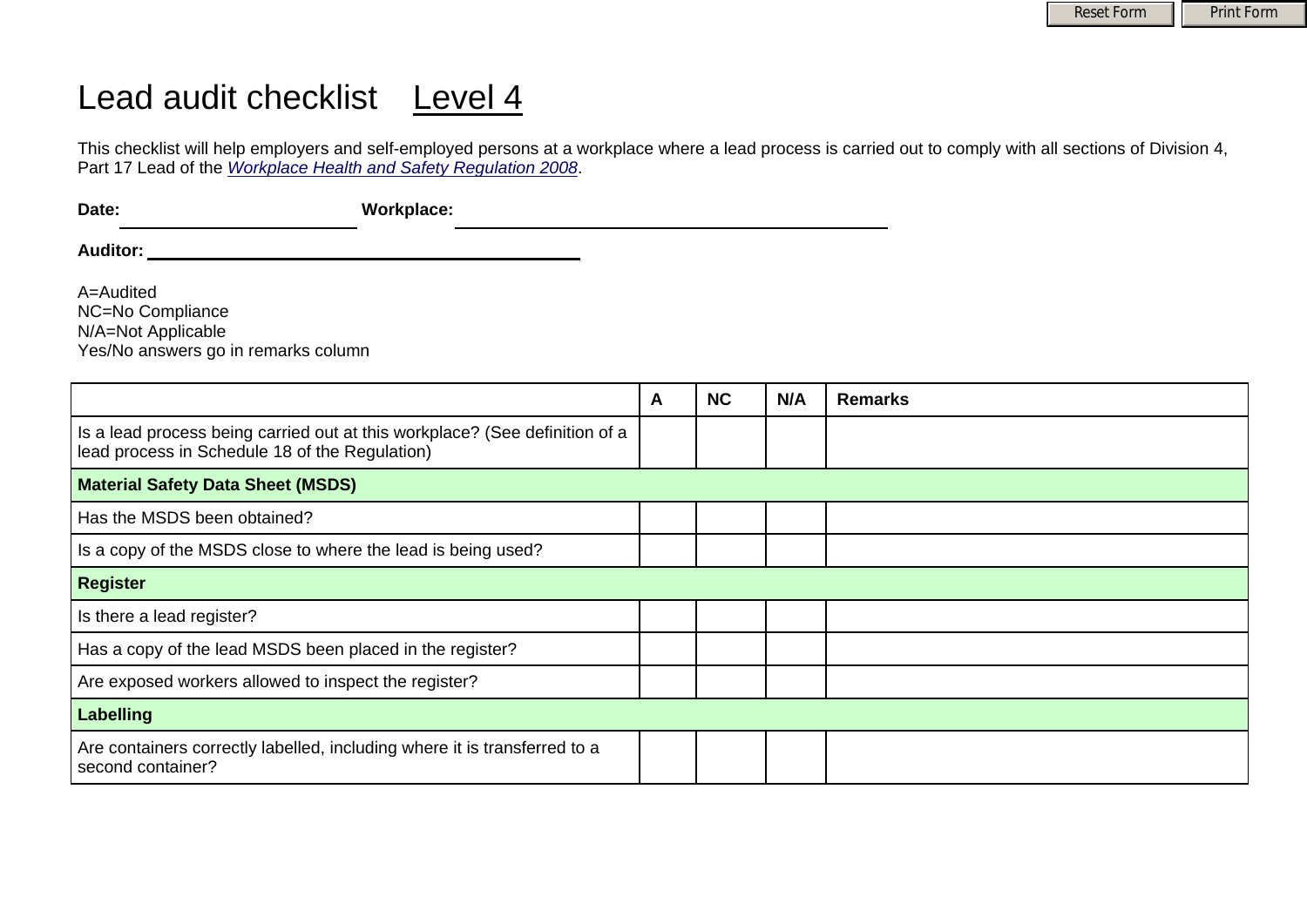| <b>Risk assessment</b>                                                                                                                                                     |  |  |  |  |
|----------------------------------------------------------------------------------------------------------------------------------------------------------------------------|--|--|--|--|
| Has a risk assessment been conducted?                                                                                                                                      |  |  |  |  |
| Does it include:                                                                                                                                                           |  |  |  |  |
| An identification of the lead used at the workplace?                                                                                                                       |  |  |  |  |
| A review of the MSDS or if the MSDS is not available, a review of<br>$\bullet$<br>equivalent information?                                                                  |  |  |  |  |
| If the substance is in a consumer package, a review of the package's<br>label?                                                                                             |  |  |  |  |
| A decision about whether a job in a lead-risk process is a lead-risk<br>job?                                                                                               |  |  |  |  |
| A decision on atmospheric monitoring and control measures?                                                                                                                 |  |  |  |  |
| Is the risk assessment done annually if, in the last assessment, the<br>process was assessed to include a lead-risk job?                                                   |  |  |  |  |
| Has the employer notified Workplace Health and Safety Queensland,<br>in the approved form, within 28 days of the assessment, that the<br>process includes a lead-risk job? |  |  |  |  |
| Is the risk assessment done every five years if, in the last<br>assessment, the process was assessed not to include a lead-risk<br>job?                                    |  |  |  |  |
| If the process can be changed to a process that does not include a<br>$\bullet$<br>lead-risk job, has a plan been developed to do that?                                    |  |  |  |  |
| If the process cannot be changed to a non lead-risk job, has a plan<br>$\bullet$<br>been developed to minimise the risk to health from lead?                               |  |  |  |  |
| Is the plan as above been developed in consultation with workers and<br>workplace representatives?                                                                         |  |  |  |  |
| Does the plan contain specific aims and ways of deciding whether<br>aims are being achieved?                                                                               |  |  |  |  |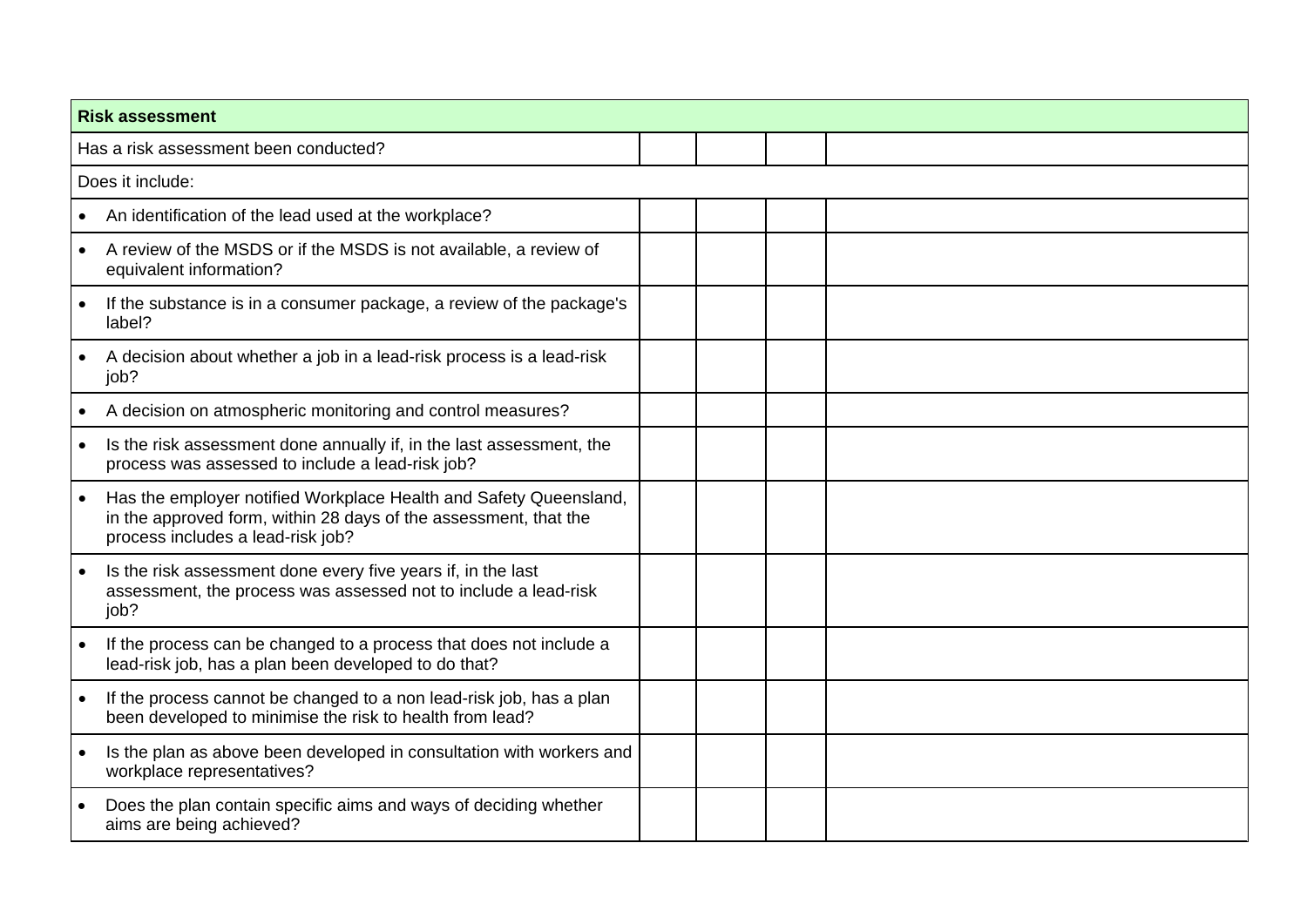| <b>Controlling exposure</b>                                                                                                     |  |  |
|---------------------------------------------------------------------------------------------------------------------------------|--|--|
| Has exposure been controlled and how?                                                                                           |  |  |
| Is exposure less than the national exposure standard for lead?                                                                  |  |  |
| Is exposure controlled, as far as is practicable, by ways other than by the<br>use of PPE?                                      |  |  |
| Are control measures, including engineering controls, safe work practices<br>effectively maintained?                            |  |  |
| Does the employer ensure the following:                                                                                         |  |  |
| Lead used in the lead process area does not, as far as is practicable,<br>contaminate other areas of the workplace?             |  |  |
| Workers are not exposed to the risk of lead in an area provided by<br>the employer for eating and drinking?                     |  |  |
| Workers wash their forearms, hands and face at the washing facility<br>before eating and drinking?                              |  |  |
| No one eats, chews gum, smokes or carries anything used for<br>smoking in a lead process area?                                  |  |  |
| No one in a lead process area drinks from anything other than a<br>drinking facility that is made free from lead contamination? |  |  |
| That the workplace is cleaned of lead?<br>$\bullet$                                                                             |  |  |
| The lead process area is not cleaned by compressed air or other<br>compressed gas or dry sweeping?                              |  |  |
| A shower facility is provided?                                                                                                  |  |  |
| A worker does not take lead contaminated clothing home for<br>laundering?                                                       |  |  |
| Lead contaminated clothing is laundered?<br>$\bullet$                                                                           |  |  |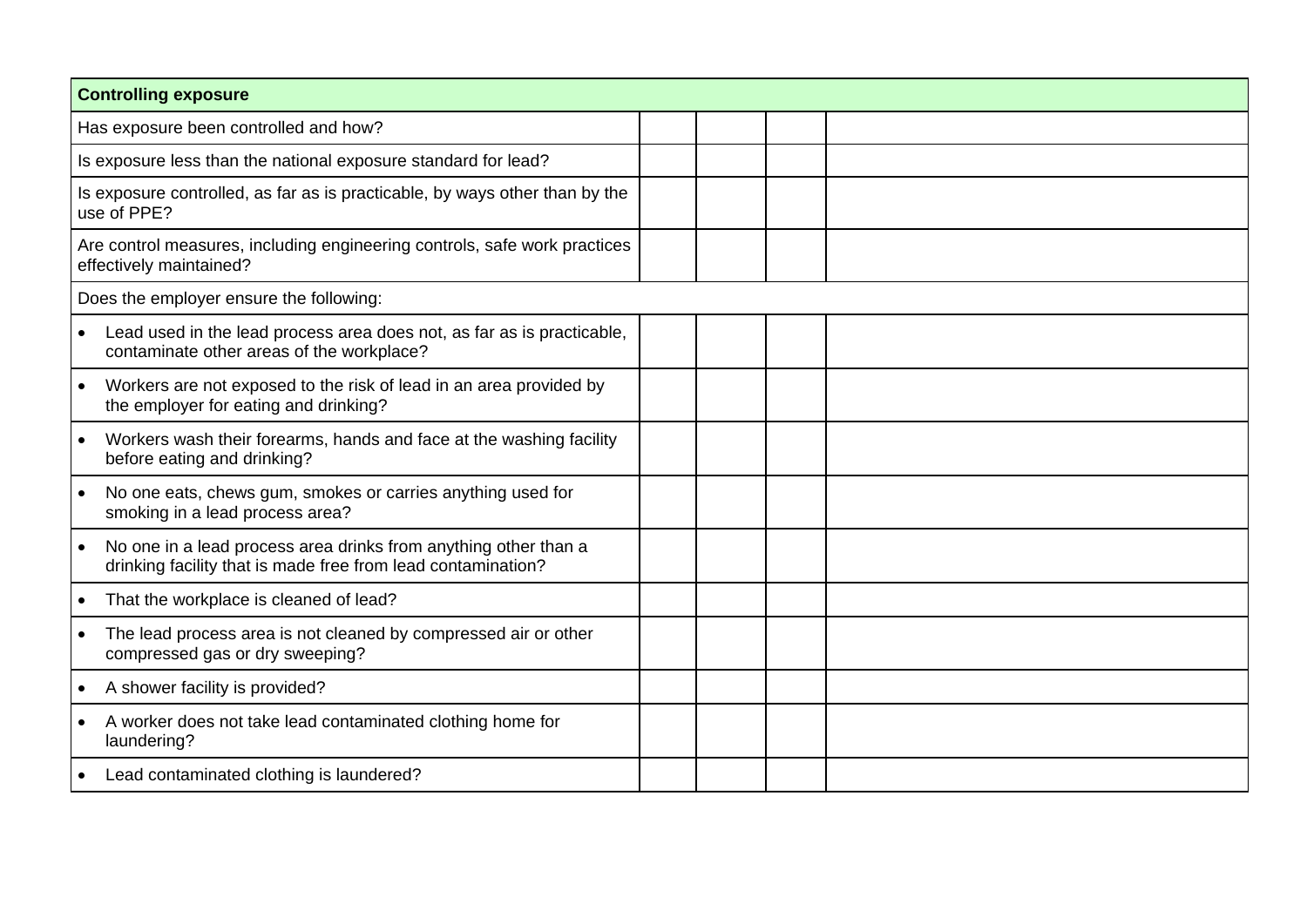| <b>Personal protective equipment (PPE)</b>                                                                                                                               |  |  |  |  |
|--------------------------------------------------------------------------------------------------------------------------------------------------------------------------|--|--|--|--|
| If exposure cannot be controlled other than by PPE, is appropriate PPE<br>provided?                                                                                      |  |  |  |  |
| Are workers properly instructed in the use of PPE?                                                                                                                       |  |  |  |  |
| Are systems in place to ensure that workers use PPE when being<br>exposed to lead?                                                                                       |  |  |  |  |
| Have warning signs been erected showing the need to wear the PPE in<br>the lead process area?                                                                            |  |  |  |  |
| Is PPE maintained?                                                                                                                                                       |  |  |  |  |
| <b>Atmospheric monitoring</b>                                                                                                                                            |  |  |  |  |
| Has monitoring been conducted?                                                                                                                                           |  |  |  |  |
| Have monitoring results been recorded?                                                                                                                                   |  |  |  |  |
| <b>Health surveillance</b>                                                                                                                                               |  |  |  |  |
| Is health surveillance conducted?                                                                                                                                        |  |  |  |  |
| Is health surveillance conducted for workers:                                                                                                                            |  |  |  |  |
| Before they start work in a lead-risk job?<br>$\bullet$                                                                                                                  |  |  |  |  |
| One month, three months and then six months after the worker starts<br>work?                                                                                             |  |  |  |  |
| Is health surveillance conducted by a designated doctor?                                                                                                                 |  |  |  |  |
| Has the employer asked the designated doctor to give the employer<br>$\bullet$<br>and the worker the health surveillance report as soon as possible<br>after it is done? |  |  |  |  |
| Does the designated doctor give the worker the results of biological<br>monitoring?                                                                                      |  |  |  |  |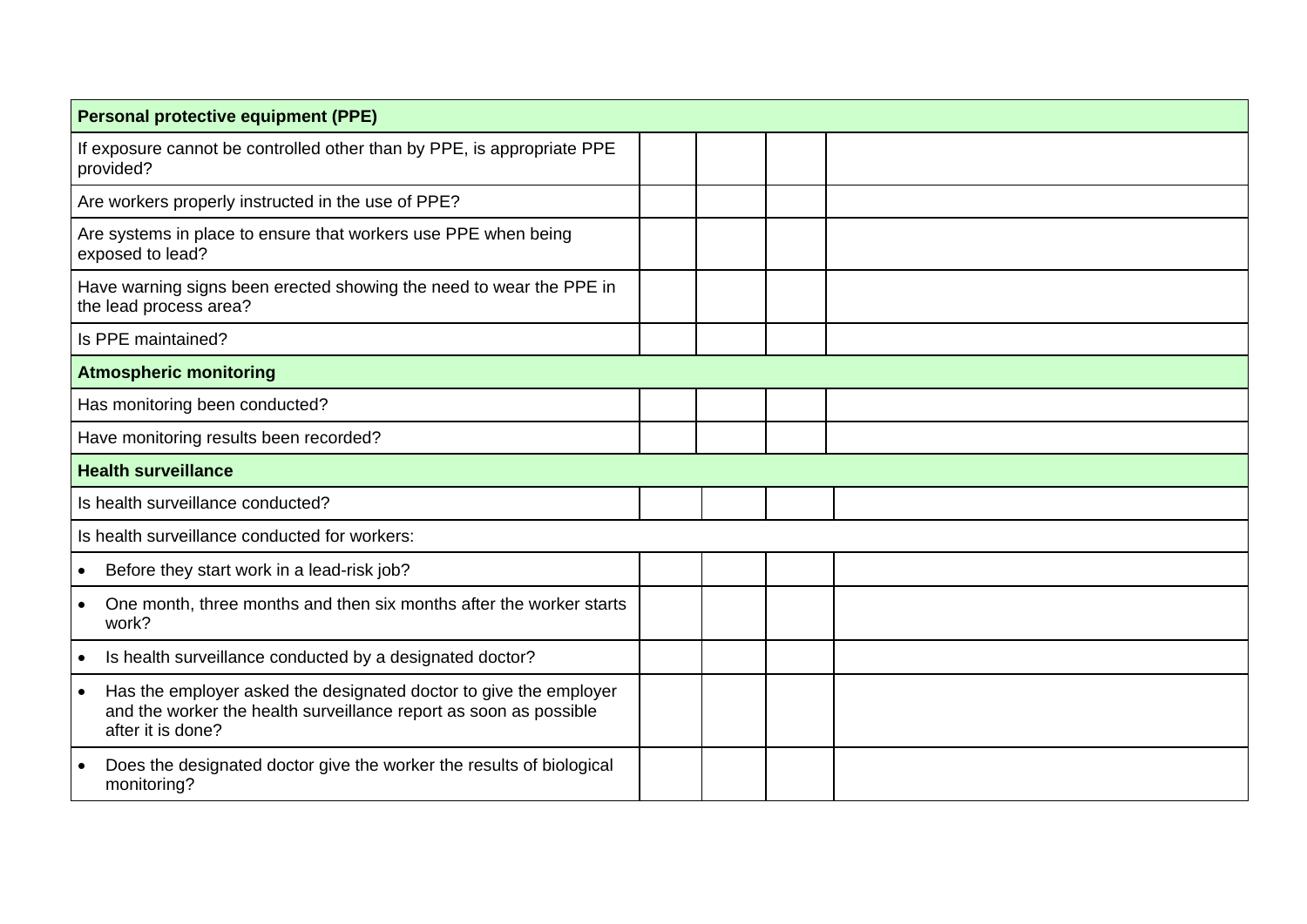| Has the employer notified Workplace Health and Safety Queensland,<br>in the approved form, of the results of the health surveillance within<br>six months of receiving the report? |  |  |  |  |  |
|------------------------------------------------------------------------------------------------------------------------------------------------------------------------------------|--|--|--|--|--|
| Does the employer pay for the health surveillance of workers?<br>$\bullet$                                                                                                         |  |  |  |  |  |
| <b>Reviewing control measures</b>                                                                                                                                                  |  |  |  |  |  |
| If the worker is required to be removed from a lead-risk job because of elevated blood lead levels, does the employer:                                                             |  |  |  |  |  |
| Identify how the worker was exposed to the lead?<br>$\bullet$                                                                                                                      |  |  |  |  |  |
| Review the control measures?<br>$\bullet$                                                                                                                                          |  |  |  |  |  |
| Control the exposure?<br>$\bullet$                                                                                                                                                 |  |  |  |  |  |
| Removal from a lead-risk job                                                                                                                                                       |  |  |  |  |  |
| Is a worker removed from a lead-risk job when the designated doctor recommends removal because of the following:                                                                   |  |  |  |  |  |
| Elevated blood lead levels?                                                                                                                                                        |  |  |  |  |  |
| Medical condition that may be adversely affected by exposure to<br>lead?                                                                                                           |  |  |  |  |  |
| Is pregnant or breastfeeding?                                                                                                                                                      |  |  |  |  |  |
| Has a worker, in the opinion of the employer or worker ever been<br>$\bullet$<br>exposed to an excessive level of lead?                                                            |  |  |  |  |  |
| Did the employer remove the worker from a lead-risk job?<br>$\bullet$                                                                                                              |  |  |  |  |  |
| Was health surveillance conducted within seven days of exposure?<br>$\bullet$                                                                                                      |  |  |  |  |  |
| Return to a lead-risk job                                                                                                                                                          |  |  |  |  |  |
| Does the employer ensure that the worker is not returned to a lead-risk<br>job until the designated doctor advises the worker may return?                                          |  |  |  |  |  |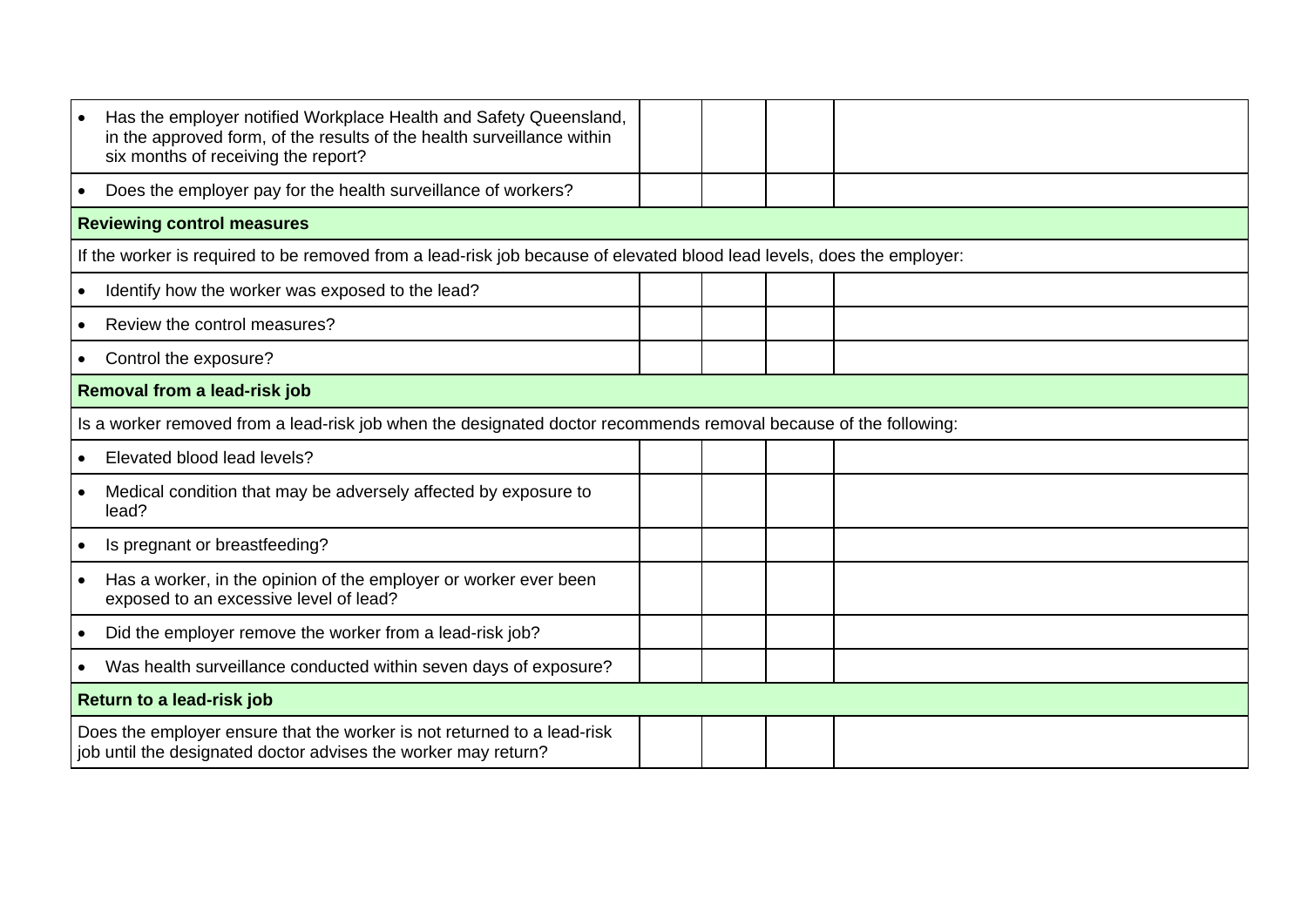| <b>Confidentiality of worker's medical record</b>                                                                                              |  |  |  |  |  |
|------------------------------------------------------------------------------------------------------------------------------------------------|--|--|--|--|--|
| Does the employer disclose the contents of a worker's medical record to<br>anyone other than the worker, without the worker's written consent? |  |  |  |  |  |
| Induction and training about lead                                                                                                              |  |  |  |  |  |
| Is induction and ongoing training provided?                                                                                                    |  |  |  |  |  |
| <b>Records</b>                                                                                                                                 |  |  |  |  |  |
| Are records kept of:                                                                                                                           |  |  |  |  |  |
| Workers who work in a lead-risk job - 30 years?<br>$\bullet$                                                                                   |  |  |  |  |  |
| The risk assessment record of a job that has been assessed as a<br>$\bullet$<br>lead-risk job - 30 years?                                      |  |  |  |  |  |
| Monitoring results - 30 years?<br>$\bullet$                                                                                                    |  |  |  |  |  |
| Health surveillance report - 30 years?<br>$\bullet$                                                                                            |  |  |  |  |  |
| A record of the date when a person was removed from, or returned<br>to, the lead-risk job - 30 years?                                          |  |  |  |  |  |
| The risk assessment record of a process that does not include a lead-<br>$\bullet$<br>risk job - five years?                                   |  |  |  |  |  |
| Induction and training - five years?<br>$\bullet$                                                                                              |  |  |  |  |  |
| Does the risk assessment record state the following:                                                                                           |  |  |  |  |  |
| The date when the assessment was done?<br>$\bullet$                                                                                            |  |  |  |  |  |
| The results of the atmospheric monitoring?<br>$\bullet$                                                                                        |  |  |  |  |  |
| Whether the process was assessed to include a lead-risk job?<br>$\bullet$                                                                      |  |  |  |  |  |
| The lead's product name or other identification?                                                                                               |  |  |  |  |  |
| The control measures that were in place when the assessment was<br>done?                                                                       |  |  |  |  |  |